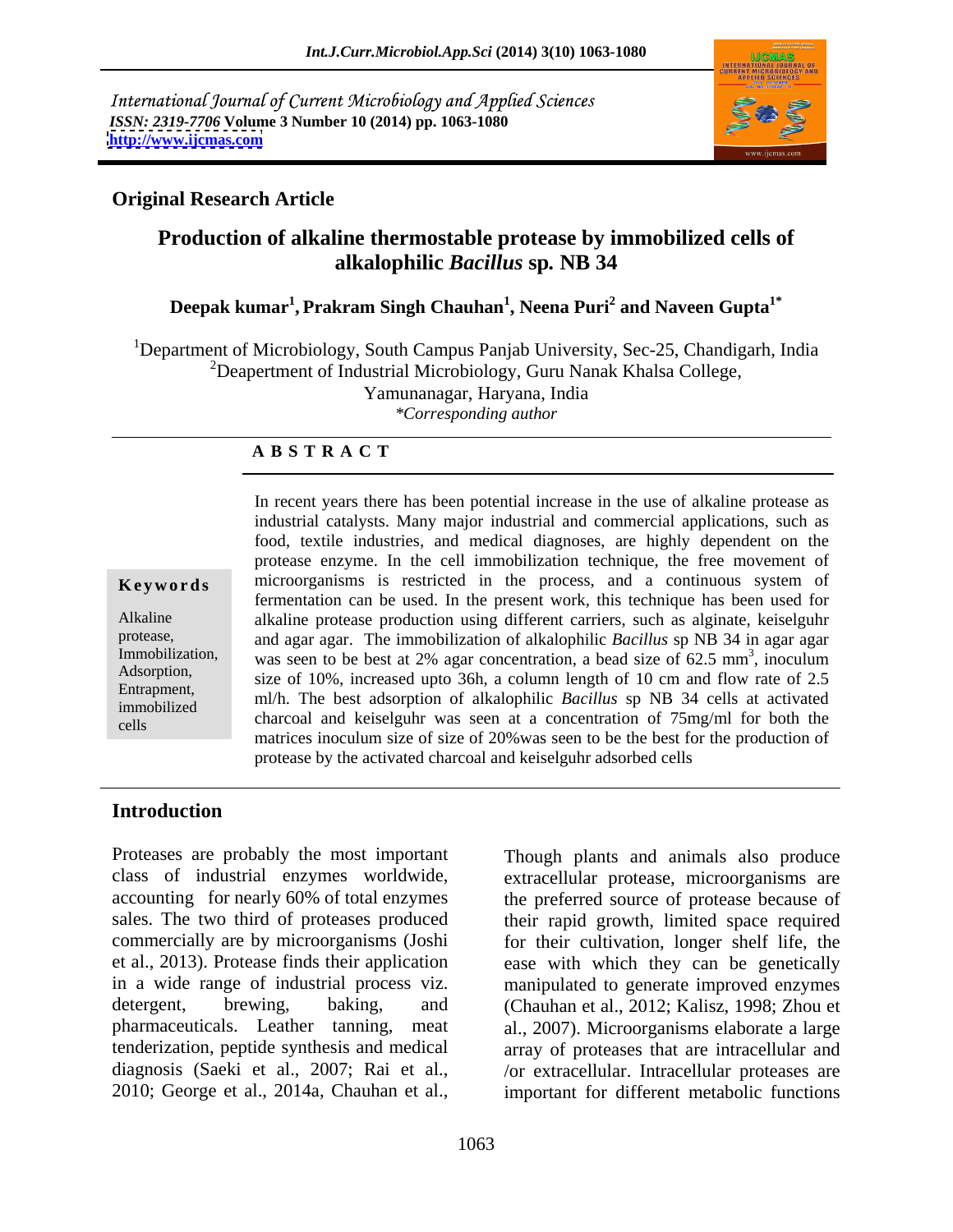like sporulation and differentiation, protein turnover, maturation of enzymes and hormones and maintenance of cellular **Bacterial strain** protein pool whereas extracellular proteases help in hydrolysis of protein in the cell free The bacterial strain in this work. environment and their and their cellular alkalophillic *Bacillus* sp. NB34 strain was uptake. The hydrolytic property of already isolated in our lab. The organism extracellular proteases has been was grown and maintained at  $37^0C$  and sub commercially has been exploited in various industrial processes (Sondhi et al., 2014; George et al., 2014b; George et al., 2014c). Methods Although alkaline proteases are produced by bacteria, fungi, actinomycetes and yeast yet **Inoculum preparation** bacteria are the most dominant group of alkaline protease producers with the genus Bacillus being the most predominant source alkalophilic *Bacillus* sp. NB34 was followed by *Psuedomonas* (Dutta and

Banerjee, 2006). Beside these containing 50 ml of sterile production *Flavobacterium* and *Arthrobacter* are also known to produce alkaline serine protease . In fungi *Aspergillus* is the most exploited group. Whereas stains of *Streptomyces* are 150 rpm, 37 the preferred source among actinomycetes suspension was used as inoculum for

production of extracellular enzymes offers many advantages such as ability to separate cell mass from bulk liquid for possible reuse, facilitating continuous operation over a prolonged period and enhanced reactor Sodium alginate solution was prepared in productivity. However, proper selection of sterilized distilled water. To the alginate immobilization technology for alkaline protease production too is on the rise and the  $10$  minutes to get a uniform mixture taking initial reports are encouraging (Mishra, 2007; Nadeem et al., 2008; Joshi et al., The slurry was filled in sterile hypodermic

### **Materials and Methods**

#### **Bacterial strain**

The bacterial strain in this work,  ${}^{0}C$  and sub cultured on Horikoshi medium

### **Methods**

#### **Inoculum preparation**

A loopful of cells from the culture of alkalophilic *Bacillus* sp. NB34 was inoculated into 250 Erlenmeyer flasks medium.

(George et al., 2014b). Immobilization as well for free cell enzyme<br>Immobilization of whole cells for the The flasks were kept on shaker incubator at °C for 24 hours. This cell immobilization as well for free cell enzyme estimation **example** 

### **Whole cell entrapment**

#### **Entrapment of cells in calcium alginate**

2013). syringe and an injection needle was fixed Alkalophilic *Bacillus* sp. NB 34 previously dropped into a 0.2 M ice cold solution of isolates in our lab is known to give alkaline calcium chloride from 5cm height. Beads thermo stable protease (Cheema, 2008). The were formed in CaCl2 solution that was purpose of present investigation is incubated overnight for curing. The cured standardization of cell immobilization beads were washed with sterile distilled techniques for alkalophilic *Bacillus* sp. NB water 3 to 4 times and used to inoculate 34 for the production of alkaline protease. enzyme production media. When the beads slurry, inoculum was mixed and stirred for care that no bubbles are entrapped inside. over its end .the alginate solution was were not being used, they were preserved in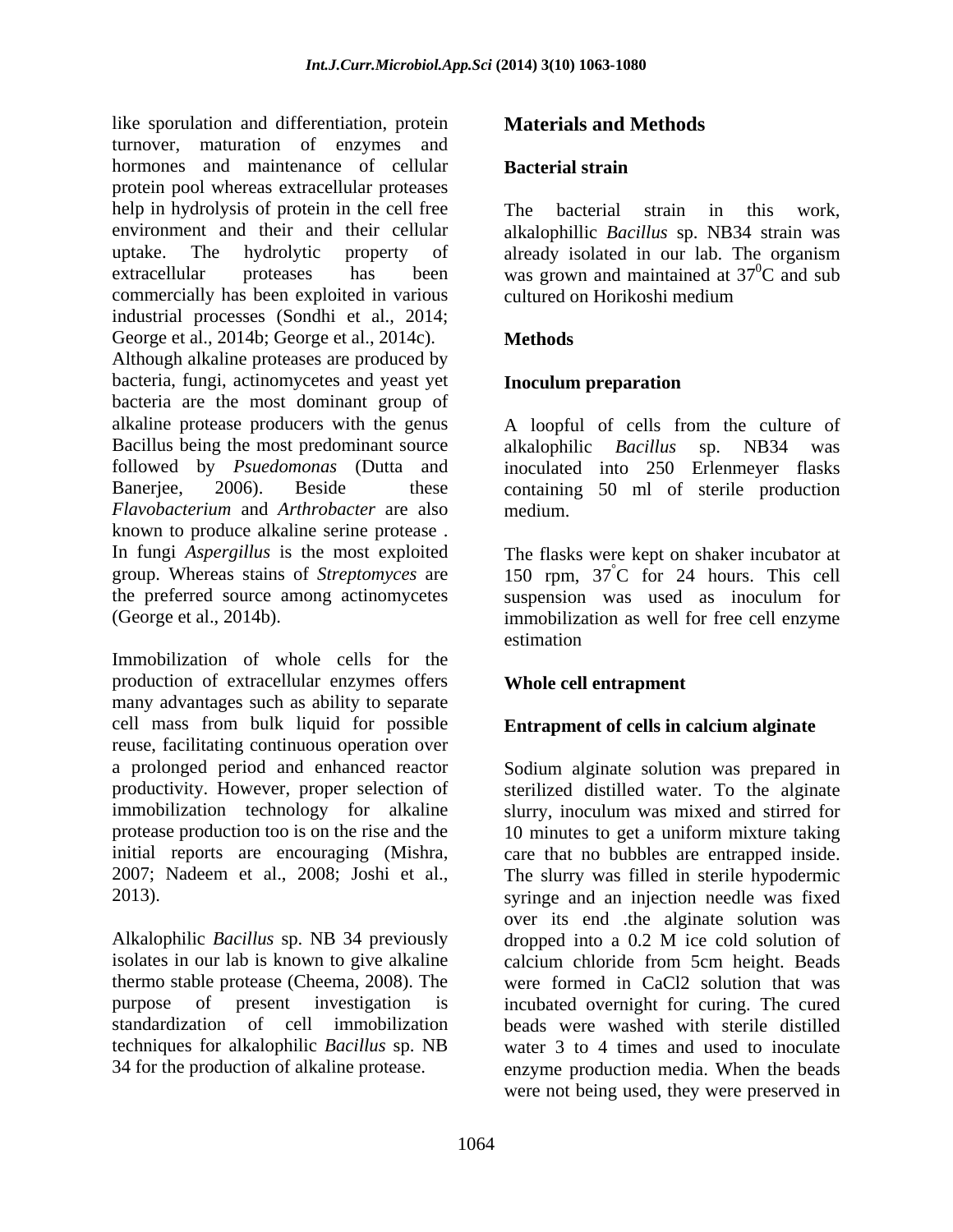0.9% sodium chloride in the refrigerator. All the operation were preserved in 0.9% sodium chloride in the refrigerator. All the laminar flow bench drawn periodically for the protease assay.

A 2% solution of agar-agar was prepared in The inoculum size was varied between 2 to 45ml of 0.9% NaCl solution and was sterilized by autoclaving. The 24 hr old inoculum (5ml) was added to the molten *Bacillus sp*. NB34 was added to 49ml of agar, shaken well for few seconds (without agar and sodium alginate solution. For 4% agar, shaken well for few seconds (without forming form or entrapped bubbles), poured into 2 sterile flat bottomed (100mm) diameter petriplates and allowed to solidity. sodium alginate solution. Similarity, The solidified agar blocks were cut into different inoculum sizes were prepared and equal size cuboids  $(62.5 \text{mm}^3)$  and were the entrapment was carried out. The added to sterile 0.1M carbonate – entrapped cells were then used to inoculate bicarbonate buffer (pH 9.5). The buffer was decanted and cuboids were washed with sterile distilled water 3 to 4 times 150 rpm, 37 °C and samples were drawn

## **material on the entrapment** activity.

Agar -agar and sodium alginate were used as entrapment material and their **charcoal and keiselghur** concentration was varied between 2-4%. The immobilized beads prepared with The use of charcoal and keiselghur for the different concentration of agar /alginate was used for inoculation of enzyme production<br>medium The inoculated flasks were medium. The inoculated flasks were adsorption material mixture in water bath incubated under shake flask condition at  $(37^{\circ}\text{C})$  for 2h under shaking conditions. The 37<sup>°</sup>C and samples were drawn periodically. This mixture was centrifuged at 600 rpm and the

## **the production of protease**

The calcium alginate bead size was varied by changing the gauge (pore size) of the **material of adsorbed for the production** injection needles to drop the alginate cell of protease slurry into 0.2 M calcium chloride solution. Injection needles of 18-22 gauge were used that produced alginate beads of different 50-100mg/ml were added to innoculum and sizes (4.18, 1.76, 0.52 mm3).similarly, agar adsorption capacity was studied as explained blocks having different sizes (62.5, 250,

operation were carried out aseptically on a condition at 150 rpm,  $37^{\circ}$ C and samples were 562. 5 mm 3 ) were used for inoculation of enzyme production media. The inoculated flasks were incubated under shake flask

### **Entrapment of cells in Agar-agar Effect of inoculum size on entrapment**

**Effect of concentration of immobilized** alkaline protease to analyze the enzyme The inoculum size was varied between 2 to 10% (v/v).For 2% inoculum size 1 ml of overnight grown culture of alkalophilic *Bacillus sp*. NB34 was added to 49ml of agar and sodium alginate solution. For 4% inoculum size 2ml of overnight grown culture was added to 48 ml of agar and sodium alginate solution. Similarity, entrapped cells were then used to inoculate enzyme production media. The flasks were incubated under shake flask conditions at °C and samples were drawn periodically .The latter was used crude activity.

#### **Effect of bacterial cells in activated charcoal and keiselghur**

**Effect** of **bead** size of **entrapped** cells for on Horikoshi medium to determine free the production of protesse adsorption alkialophilic *Bacillus sp*. NB34 cells was stuied by incubating the cell and supernatant was plated in different dilutions on Horikoshi medium to determine free cells.

## **Effect of concentration of immobilization of protease**

Different amount of charcoal and keiselguhr, above.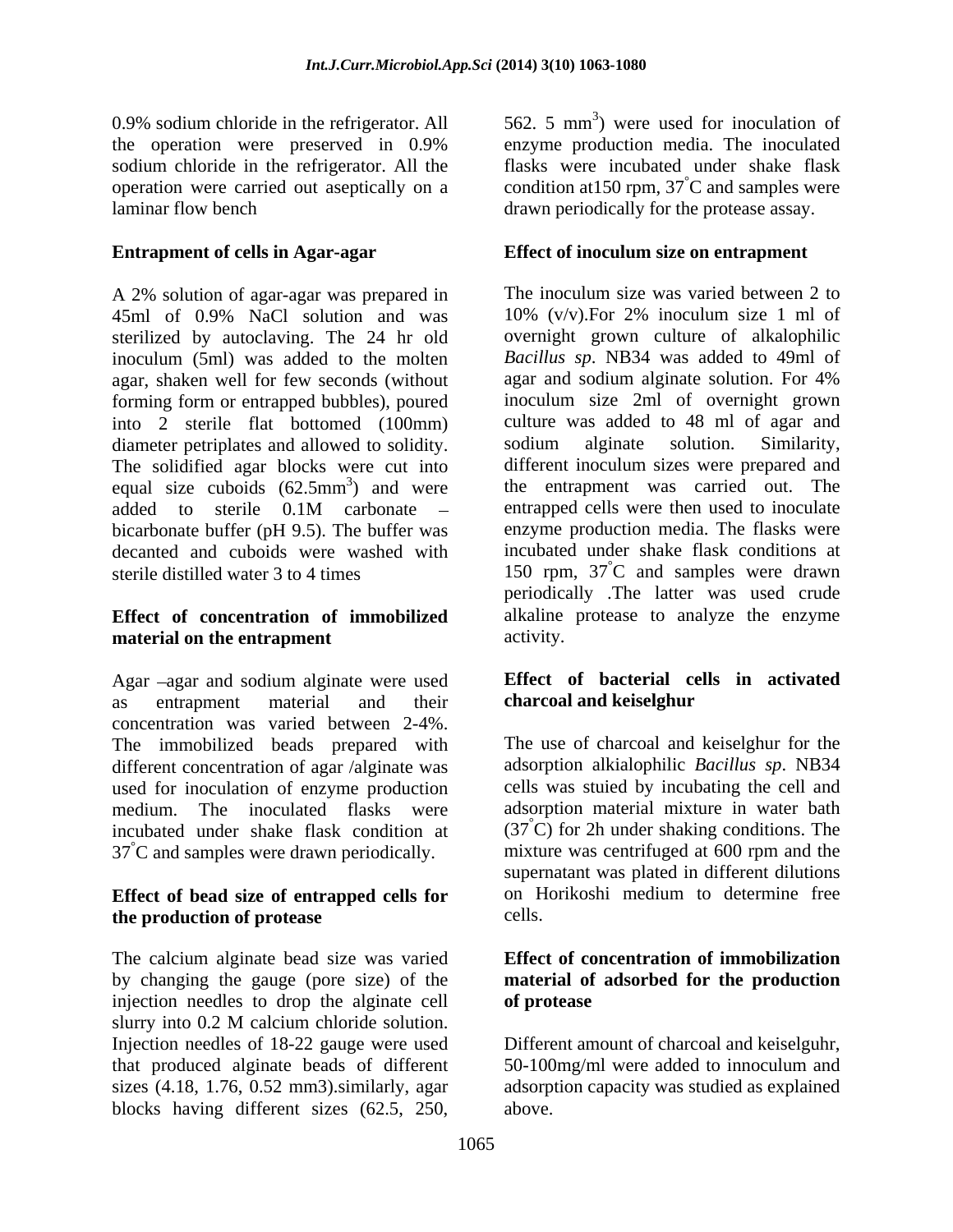The activated charcoal and Keiselguhr used crude enzyme extract. The spent optimally adsorbed with alkalophilic *Bacillus sp*. NB 34 was added in different concentration (5-20%) in the production media. The samples were incubated and assayed as above. **Results and Discussion** 

## **Production of alkaline protease with**

The calcium alginate beads, agar-agar blocks and adsorbed cells were used as optimized conditions of pH 10, temp  $37^{\circ}$ C, inoculum for alkaline protease production agitation 150 rpm, gelatin as nitrogen (50ml in 250 ml Erlenmeyer flasks) the source, 2% sodium carbonate and glucose as composition of production medium was carbon source. already optimized in the lab. The flasks were used as incubated at  $37^{\circ}$ C for 72h. Samples were withdrawn intervals of assayed for immobilized cells, however with calcium

#### **Production of alkaline protease by repeated batch process**

The immobilized biocatalysts can be used repeatly and continuously. Therefore the reusability of alkalophilic *Bacillus sp*. NB 34 entrapped cells was examined. After attaining the maximum production of calcium alginate as explained in material alkaline protease in the batch fermentation, the spent medium was replaced with fresh production medium and the process was repeated for several batches until the

## **Semi continuous production of alkaline**

Alkalophilic *Bacillus* sp. NB 34 entrapped in agar agar cuboids was filled in column upto different lengths (5-20 cm) to optimize the column length. The packed columns

**Effect of inoculum size adsorbed cells for** were filled with enzyme production medium **the production of protease**  and the flow rate was regulated and spent medium was collected for every 4 h and medium was replaced with fresh medium continuously. The samples collected every 4 h were assayed for alkaline protease activity

### **Results and Discussion**

**immobilized cells** NB34 giving alkaline thermo stable protease **Batch production of alkaline protease** production of alkaline protease by free cells In the present study, alkalophilic *Bacillus* sp. already isolated in our lab was used. The of alkalophilic *Bacillus* sp. NB34 was carried out in Horikoshi broth using already  $\overline{C}$ , carbon source.

C for 72h. Samples The same conditions were used with alkaline protease activity.  $\blacksquare$  alginate,  $K_2HPO_4$ , and  $Na_2CO_3$  were omitted The same conditions were used with immobilized cells, however with calcium from the production media because these tend to dissolve the alginate beads.

#### **Alkaline protease production by Alginate entrapped cells in batch process**

The 24 h old cells of alkalophilic *Bacillus* sp. NB 34 were used for entrapment in and methods section.

enzyme activity was optimal. dropped from a height of 5cm in ice cold **protease** alginate beads. The effect of alginate The cells of alkalophilic *Bacillus* sp. NB 34 were suspended in sodium alginate and solution of  $0.2M$  of  $CaCl<sub>2</sub>$  using a hypodermic syringe needle to form calcium concentration, bead size, and inoculum size was determined to optimize the protease production process.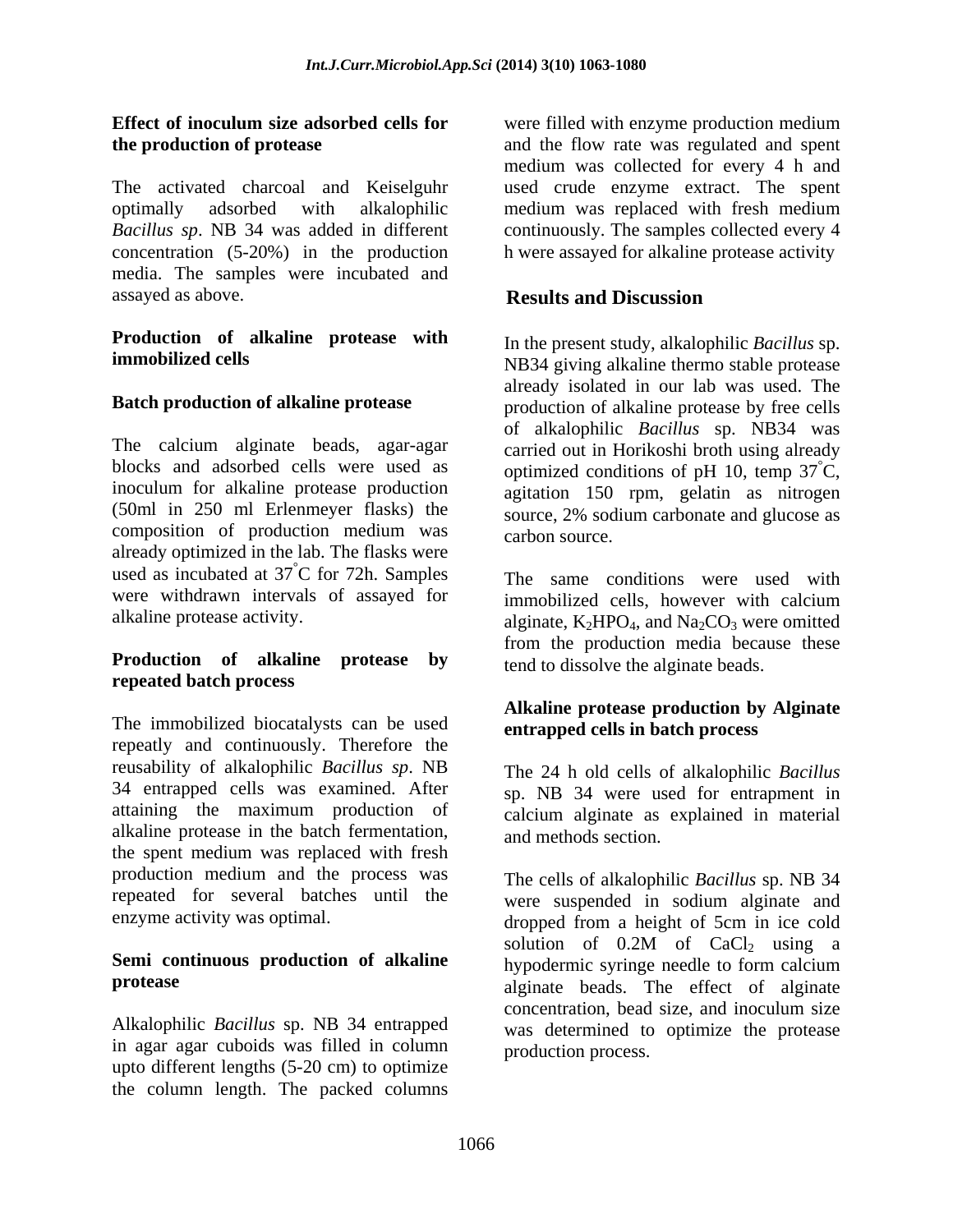NB 34 whole cell immobilization, sodium folds higher activity than immobilized cells. alginate of different concentration 2, 3 and So, for further experiment, alginate 4% (w/v) were used. At low alginate concentration of 2% however, the beads were relatively soft and showed rapid **Effect of bead size** disintegration. On the other hand, beads of 3

The production of alkaline protease reached

In similar results, reported that 3% sodium activity of 5.6 U/ml in 48 h with 4.18  $mm<sup>3</sup>$ concentration gave the maximum yield of formed by 18 gauge needle, however, alkaline protease production by *Bacillus subtilis* PE-11, they reported that the enzyme production was gradually decreased, where as maximum enzyme titer was small sized observed at 48 h in case of free cells, it was also reported that the alkaline protease Mishra, (2007) reported that with *Bacillus*  production by immobilized cells was 1.2 *circulans* maximum protease production was folds higher than that of free cells. obtained from beads formed by 20 gauge Potumarthi et al., (2007) also reported 2.78% of sodium alginate concentration as optimum for the production of alkaline protease by *Bacillus licheniformis* NCIM- reported that there was no significant

alginate concentration as optimum for alkaline protease production by *Bacillus circulans* . Maximum protease production was observed at 96 h and the protease production by immobilized cells was 1.3 The effect of inoculum size on entrapment

**Effect of alginate concentration** Nougeria, (2004) reported that 2% of In order to find out the optimum alginate protease activity from *T .turnirae* cells and concentration for akalophilic *Bacilius* sp. its was observed that the free cells gave 2 alginate concentration gave maximum folds higher activity than immobilized cells.<br>So, for further experiment, alginate concentration of 3%was used.

### **Effect of bead size**

5 and 4% concentration of alginate remained The alginate entrapped cells tends to grow stable. near the bead surface which makes them a maximum yield of 6.0U/ml in 48 h at 3% by using hypodermic syringe needles of alginate concentration (Fig.1). Protease different gauge sizes i.e. 18, 20 and 22 and production by entrapment of cells of the protease production were studied. The alkalophilic *Bacillus* sp*.* NB 34 was 2 fold beads produced by 18, 20 and 22 gauge higher than that of free cells but free cells syringe needles had bead volumes of 4, 18, could give maximum protease production at  $1.76$  and  $0.52$ mmm<sup>3</sup> respectively. The 24 h results of protease production by different influenced by surface available for growth of cells. Therefore, the beads size was varied respectively. The sized beads revealed a maximum protease activity of 5.6 U/ml in 48 h with 4.18  $mm<sup>3</sup>$ 3 protease production with other bead sizes was not much different (Fig.2). There are reports of higher enzyme activities with small sized

2042. difference in the protease production by *T.*  In contrast, Mishra, (2007) reported 4% of further experiments, beads of 4.18 mm<sup>3</sup> needle which was significantly higher than other bead sizes as well as that of free cells. In contrast, Elibol and Moreira, (2003) *urnirae* cells with different beads sizes. For further experiments, beads of  $4.18 \text{ mm}^3$ 3 were used

#### **Effect of inoculum size on entrapment**

folds higher than that of free cells. was studied using 2- 10% of inoculum as explained in materials and methods by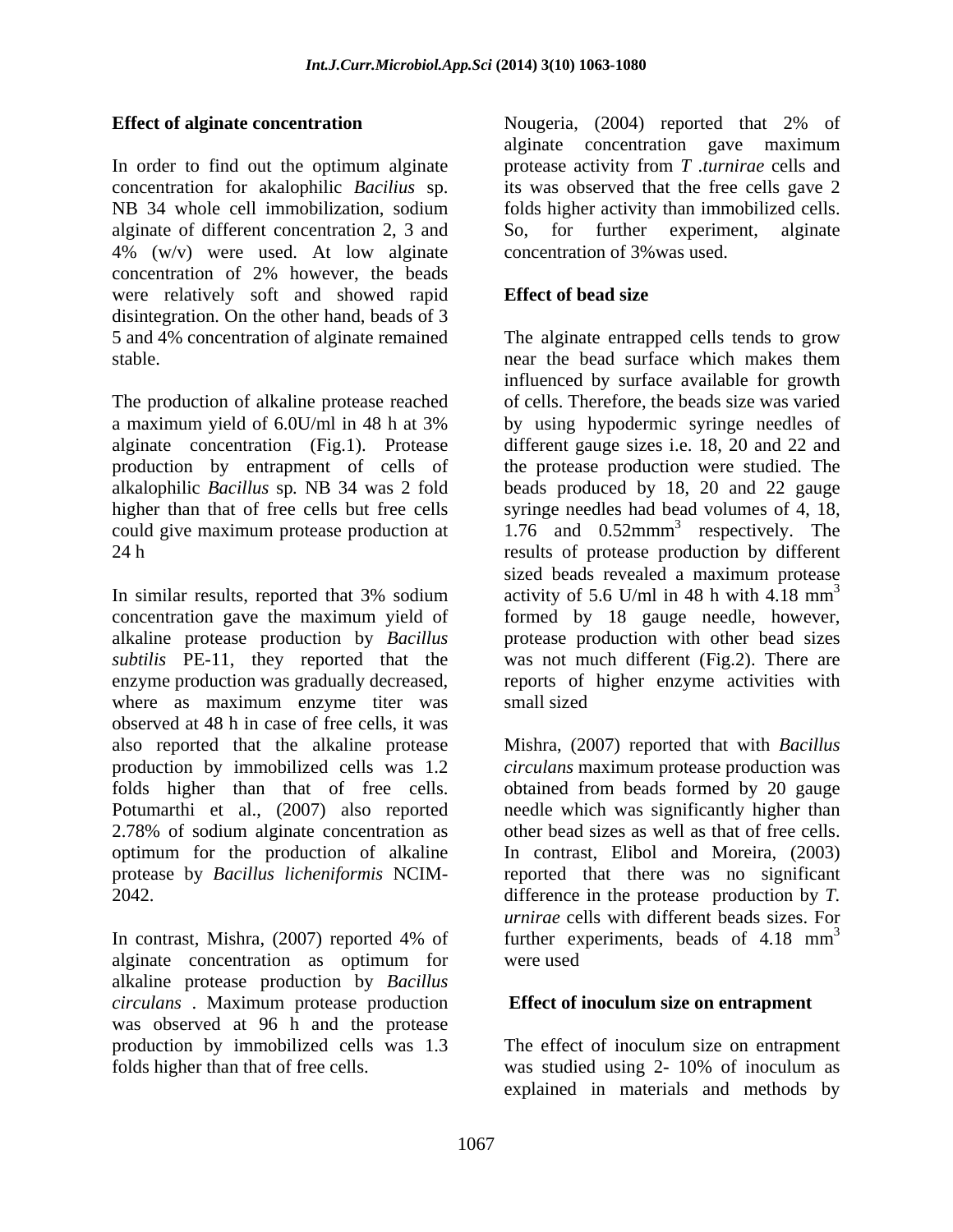inoculum size increases the protease that after  $9<sup>th</sup>$  cycle beads started production with a maximum yield of 5.6 disintegrating leading to decrease in activity. U/ml at 10% inoculum size in 48 h of incubation (Fig.3) which is significantly higher than other inoculum sizes.

In similar results, Potmarthi et al. (2007) entrapped in agar -agar beads (as explained reported maximum protease activity of *Bacillus licheniformis* NCIM -2042 with 8.10% inoculum size. Mishra, (2007) Effect of agar concentration reported that increase in inoculum size for entrapment of *Bacillus circulans* increase The optimum concentration of agar agar for the protease production with a maximum alke alke alke alke all the spacifier spacifier spacifier of the spacifier of the spacifier of the spacifier of the spacifier of the spacifier of the spacifier of the spacifier of the yield at 10% inoculum size in 96 h of

# **Enzyme production by repeated Batch**

These findings were in accordance with maximum after S cycles. The observed that the alkaline protease

Earlier, breshay, (2003) and Elibol and production by repeated batch cultivation and the  $3<sup>rd</sup>$  and  $4<sup>th</sup>$  batches were observed to be the high protease yielding batches with T. Mishra, (2007) reported no significant turniare respectively. Adinarayana et al difference in the protease production from (2005) studied alkaline protease production *Bacillus circulans* between 2 and 3% agar

preparing alginate (3%) beads of 4.18 mm3 by calcium alginate entrapped cells of size. The results revealed that increase in *Bacillus subtilis* for 10 cycles and reported that after  $9<sup>th</sup>$  cycle beads started  $th$   $\alpha$   $\alpha$   $\beta$   $\alpha$   $\alpha$   $\beta$   $\alpha$   $\alpha$   $\beta$   $\alpha$ cycle beads started

### **Agar Entrapment**

The alkalophilic *Bacillus* sp*.* NB 34 was in material method section)

### **Effect of agar concentration**

incubation immobilizing bacterial cells in different **cultivation with alginate entrapped cells** maximum enzyme production was with 2% The reusability of alkalophilic *Bacillus* sp. to calcium alginate entrapment; there wasn NB4 cells immobilized in calcium alginate increase in protease production with respect was examined for several batches (as to free cells. The less protease production at explained in materials and methods section). higher agar concentrations may due to The results revealed that the protease diffusion limitation arising out of reduced production capacity of the cells could be pore size of beads at increased concentration retained even after 3 cycles (Fig. 4) of entrapment material (Elibol and Moreria, alkalophlic *Bacillus* sp. NB 34 immobilization was determined by concentration (2, 3 & 4% w/v) of agar agar. Results presented in Fig.5 reveal the agar concentration after 24g and in contrast 2003)

those obtained previously for the protease Adinarayna et al. (2005) also reported production by immobilized *Serratia*  2%concentration of agar agar to be optimum *marcescens* and *Myxococcus xanthus* in for the entrapment of *Bacillus subtilis* for calcium alginate beads (Vuillemard et al., protease production.They reported that 1988). It was found that protease production alkaline protease production was started by immobilized *S. marcesens* increased with from 6 hours onward and reached a repeated growth cycles, and reached a maximum level by 24 hours . It was also Moreira (2003) Also reported the protease agar-agar were less than the immobilized observed that the alkaline protease production with immobilized cells in agar agar was less than the immobilized cells in cells with other matrices

*Bacillus circulans* between 2 and 3% agar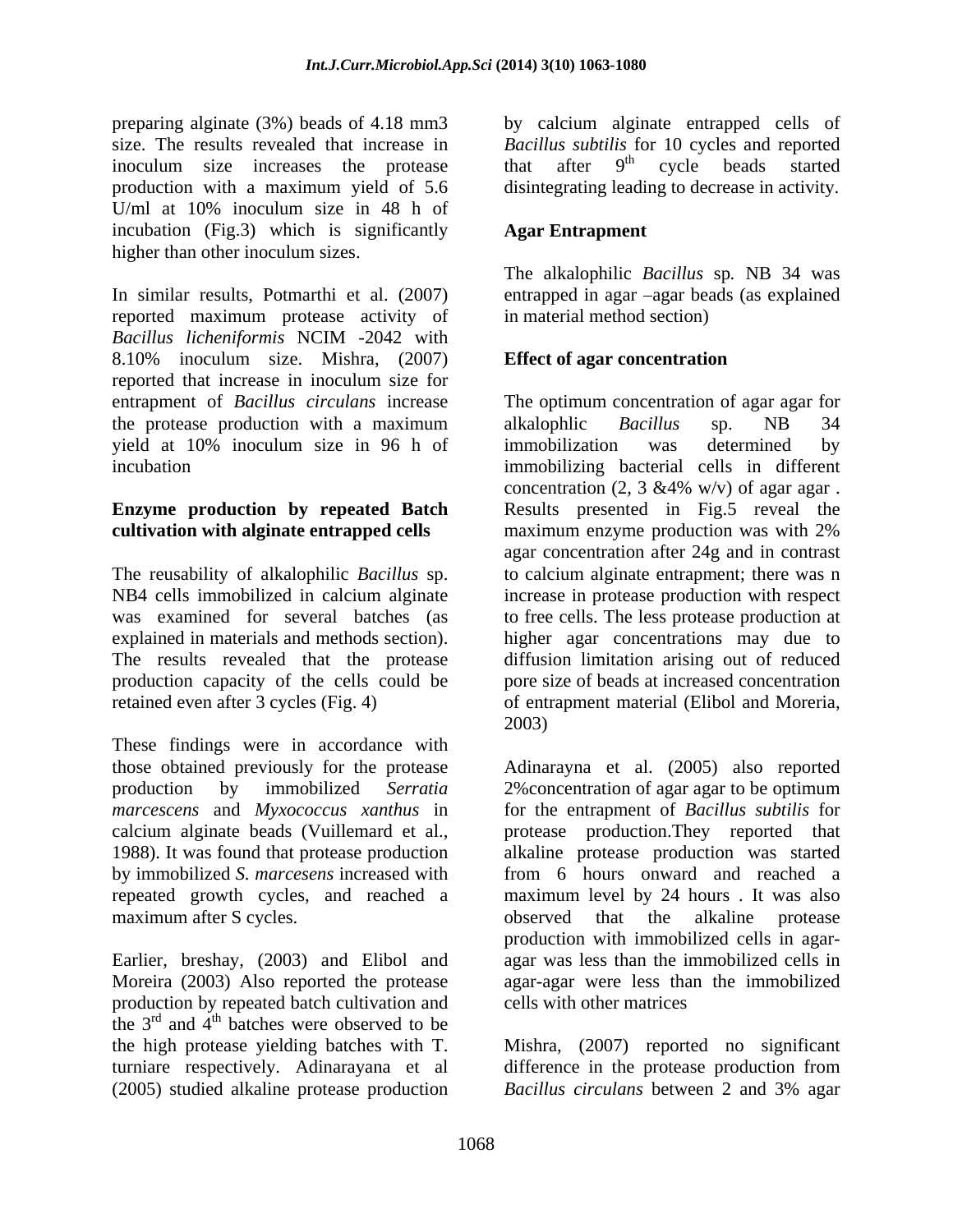concentrations, however at 4% NB34 cells immobilized in agar-agar matrix concentration of agar-agar the enzyme production was significantly less than 2 and in a similar manner as with alginate 3% concentration and the maximum entrapped cells .The results revealed that the production by agar immobilized cells was maximum yield of protease was obtained in observed to be at 96h.  $1<sup>st</sup>$  cycle at 24h, in the subsequent cycles, the

Alkaline protease production was carried out in different volumes of agar beads In similar results, Adhinarayan et al. (2005)  $(62.5, 250, 562.5 \text{ mm}^3)$  and the results carried out the repeated batch fermentation obtained revealed maximum protease for the production of alkaline protease by production with 62.5mm3 size at 24 h and it started decreasing sequentially at large bead the results revealed that there was a gradual

Mishra, (2007) also reported that maximum protease production by *Bacillus circulans*  $mm<sup>3</sup>$  which was significantly higher than mm<sup>3</sup> agar beads to be optimum for alkaline maintained throughout the 5 cycles tested. protease production by *Bacillus subtilis*

#### **Effect of inoculum size on entrapment**

was studied using 2-10 inoculum for entrapped cells of alkalophilic Bacillus sp. preparing agar- agar beads as explained in<br>materials and methods section. The results optimized with respect to column langth and materials and methods section. The results optimized with respect to column length and revealed that increase in inoculum size flow rate increases the protease production with a maximum enzyme yield of 2.6U/ml at 10% **Effect of column length** inoculum size in 24h of incubation (Fig.7) Mishra, (2007) reported that increase in The columns were packed with agar bead inoculum size for entrapment of *Bacillus*  size (62.5 mm 3 *circulans* increases the protease production and enzyme production media was poured with a maximum enzyme yield at 5% over the beads. The columns were incubated concernations, however at 40% in NR4 cells in modelized in agar-agar matrix<br>concernation of agar-agar mis-cargo in  $\alpha$  such that is a specifically assumed to the relation of a specific and in a single means to sell algor

**Effect of Bead size however** it started decreasing sequentially for repeated batch cultivation was evaluated protease production could be achieved (Fig. 8).

sizes.(Fig. 6) decrease in the alkaline protease titer from agar entrapped cells of *Bacillus subtilis* and the first batch onwards.

was obtained with a bead volume of 62.5 there was no significant difference between mm<sup>3</sup> which was significantly higher than different cycles with respect to protease those obtained with the other two large bead production by agar entrapped cells of sizes. Adinarayana et al. (2005) reported 4 *Bacillus circulans* and the activity was  $3$  agar beads to be optimum for alkaline maintained throughout the 5 cycles tested. In contrast, Mishra , (2007) reported that

#### cells. **Alkaline protease production in semi continuous process**

The effect of inoculum size on entrapment continuous process was studied by agar agar The alkaline protease production by semi entrapped cells of alkalophilic *Bacillus* sp. NB34. The protease production was flow rate that the state of  $\sim$ 

### **Effect of column length**

inoculum size in 96h of incubation. at room temperature for overnight (16h), **Effect production by repeated batch** media and fresh medium was then poured **cultivation with agar entrapped cells** over the beads, samples were collected ) for 5-20cm column length followed by flushing the spent production every 4 h at a flow rate of 2 ml/h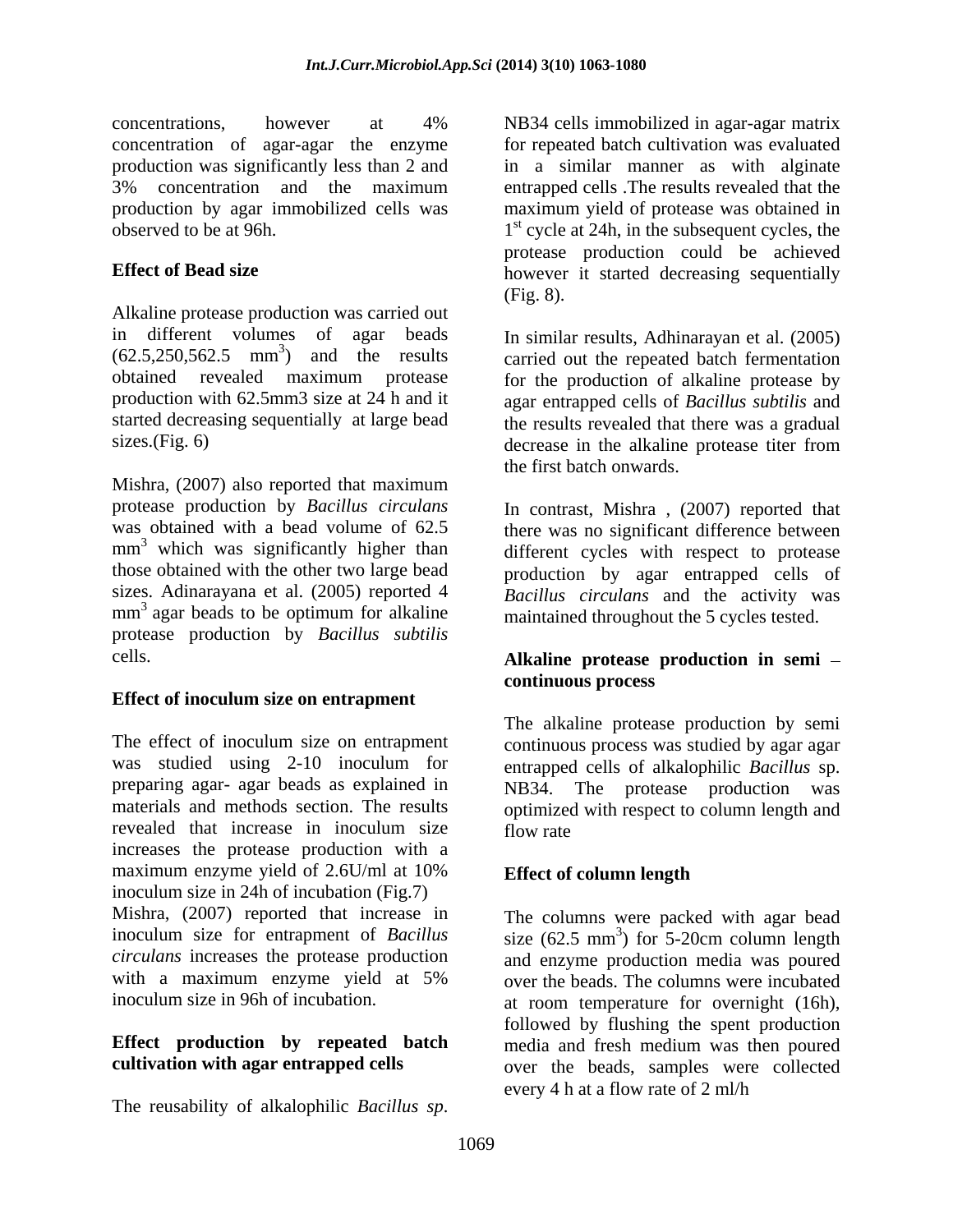Results presented in Fig.9 reveal that enzyme production increases up to 36h and charcoal and Keiseluhr started decreasing thereafter. The enzyme production was comparable with all the The use of charcoal and keiselguhr for the column lengths however, at 10 cm length it adsorption of alkalophilic *Bacillus* sp. NB34 was little better. The enzyme production was cells was studied by incubating the cell and also significantly better the batch adsorption material mixture in a water bath production. The enzyme product was  $37^\circ$  C for 2h under shaking conditions. The significantly better than batch production the mixture was centrifuged at 600rpm and the production of 5.0 U/ml in 36h could be achieved with semi-continuous process vis a-vis 2.6u/ml under batch production in 48h Similar results have been reported by keiselguhr, 50-100mg/ml were added to the Mishra, (2007) where a column length of inoculum and adsorption capacity was 10cm has been reported to be the optimal length for the production of protease in semi-continuous system by agar agar Results presented in Fig.11 and 12 revealed

was varied between 1.5-5ml/h. Enzyme of the cells of alkalophilic Bacillus sp. production was in the same range upto a flow rate of 3.75 ml/h. However at a higher flow rate of 5 ml/h a decrease in the enzyme Mishra, (2007) also reported that 75mg /ml production was seen. (Fig.10) of concentration of activated charcoal and

In similar results, Mishra, (2007) has also reported a flow rate of 2.5 ml/h to be ideal for the production of protease by agar **Effect of inoculum size of adsorbed cells** immobilized cells of *Bacillus circulans* in semi -continuous system. With increase in production have been reported. The optimally adsorbed with alkalophilic

## **Alkaline protease production by adsorbed**

keiselguhr. Then the production of alkaline protease was optimized using different amounts of adsorbed cells.

#### **Effect of concentration of activated charcoal and Keiseluhr**

supernatant was plated in different dilution on Horikosh medium to determine free cells. Different amounts of charcoal and studied **Studied** 

entrapped cells of *Bacillus circulans.* that 75mg/ml concentration of activated **Effect of flow rate** The **minimum** number of free cells hence the The flow rate in semi-continuous process concentration was chosen for the adsorption charcoal as well as keiselguhr production maximum adsorption. Therefore this of the cells of alkalophilic *Bacillus* sp. NB34.

> keiselguhr gave maximum adsorption of *Bacillus circulans* cells.

### **Effect of inoculum size of adsorbed cells for the production of protease**

flow rate, the reduction levels of protease The activated charcoal and keiselguhr **cells** results revealed that the maximum activity The adsorption of alkalophilic *Bacillus* sp. achieved when it was added at a<br>NB34 was standardized using different concentration of 205 9 Fig.13 in the concentrations of activated charcoal and medium. Similarly, with keiselguhr also, optimally adsorbed with alkalophilic *Bacillus* sp. NB34 was added. In different concentrations (5-20%) in HK medium. The (2.6 U/ml) with activated charcoal could be achieved when it was added at a concentration of 205 9 Fig.13 in the maximum activity (3.0U/ml) was obtained when it was added at a concentration of 20% Fig. 14.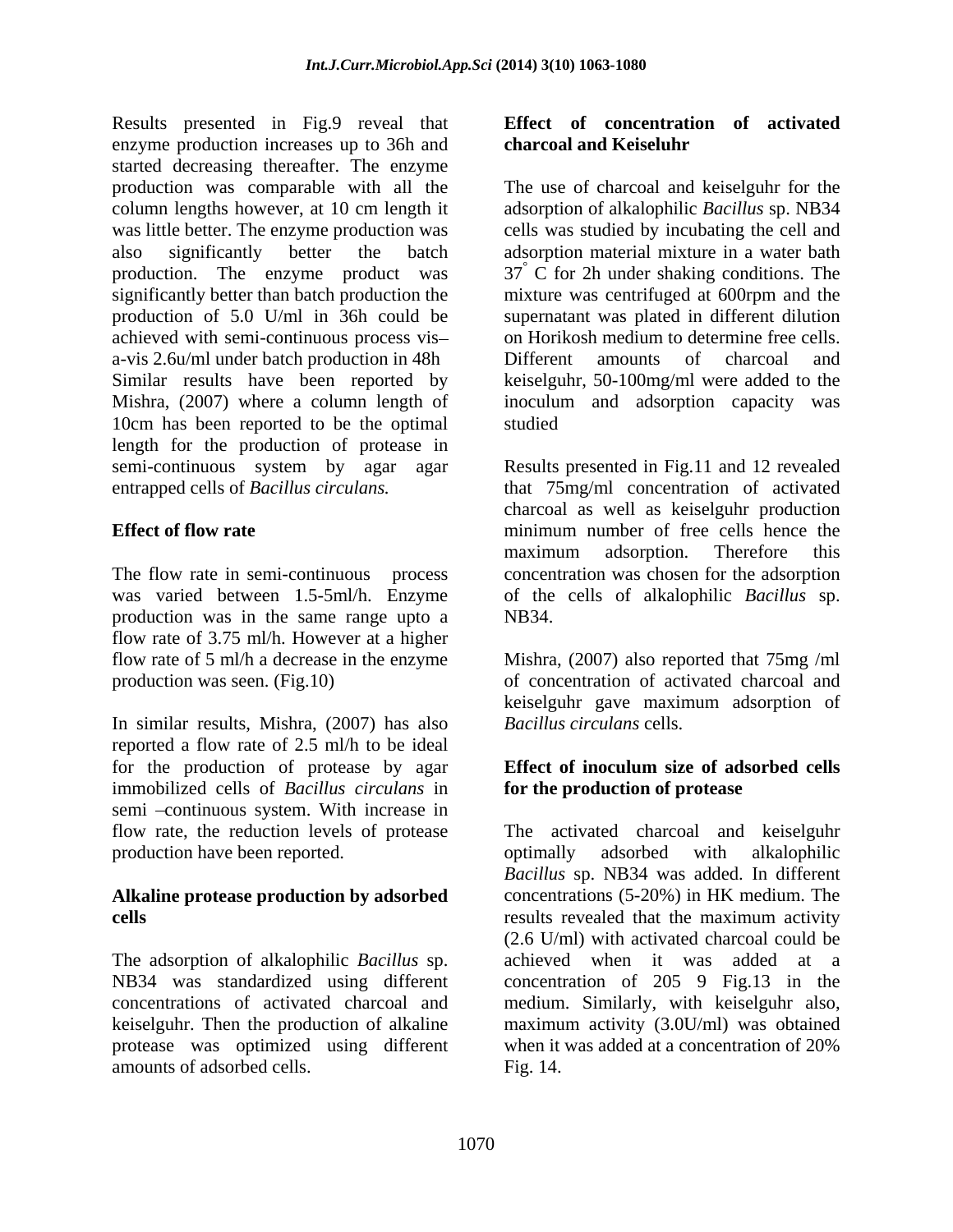

**Fig.1** Effect of alginate concentration on alkaline protease production by calcium alginate entrapped cells of alkalophilic *Bacillus* sp. NB34



**Fig.2** Effect of alginate bead size on alkaline protease production by calcium alginate entrapped cells of alkalophilic *Bacillus* sp*.* NB34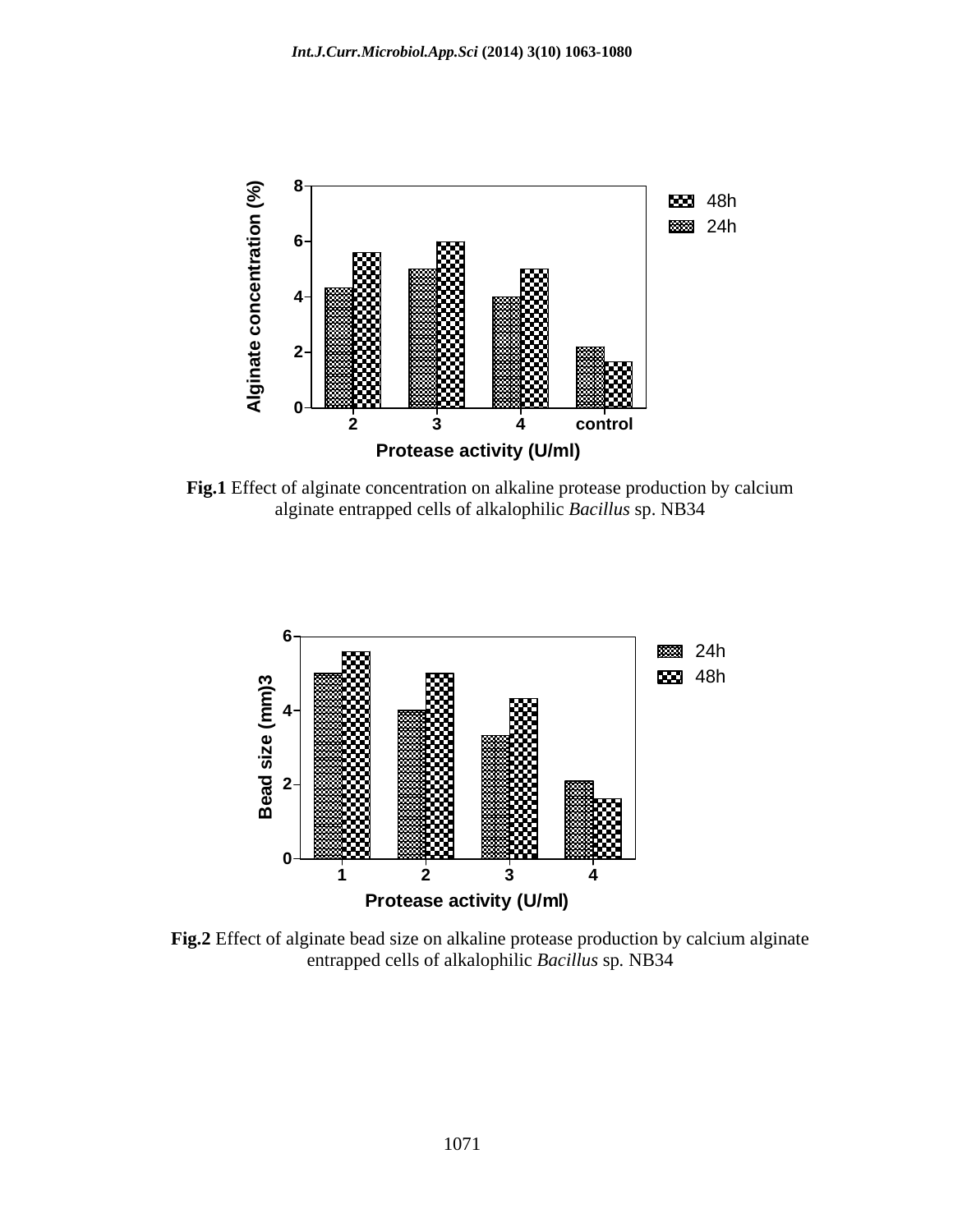

**Fig.3** Effect of inoculums size on alkaline protease production by calcium alginate entrapped cells of alkalophilic *Bacillus* sp*.* NB34



**Fig.4** Alkaline protease production in repeated batch cultivation by calcium alginate entrapped cells of alkalophilic *Bacillus* sp*.* NB 34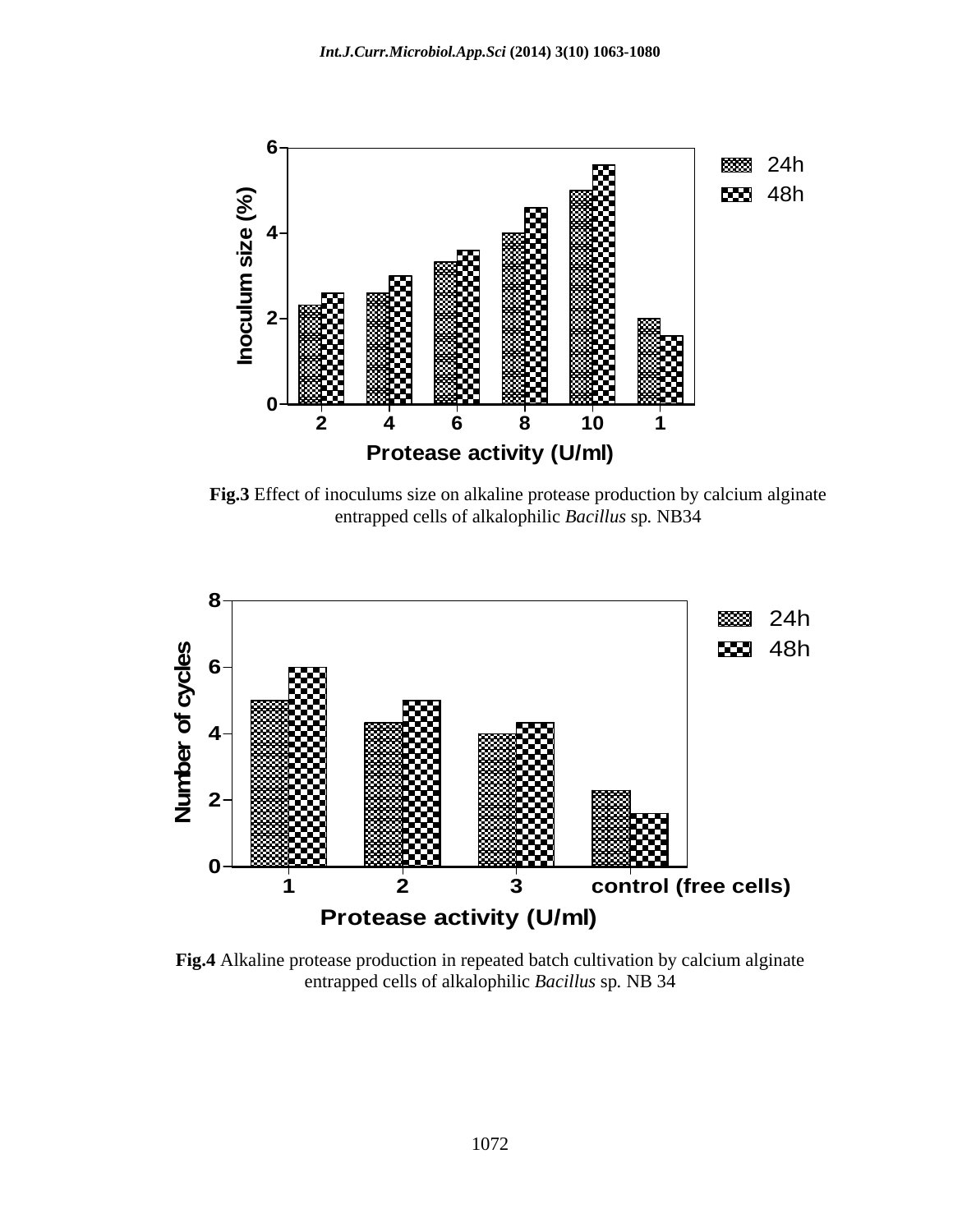

**Fig.5** Effect of agar concentration on alkaline protease production by agar-agar entrapped cells of alkalophilic *Bacillus* sp*.* NB 34



**Fig.6** Effect of agar bead size on alkaline protease production by agar- agar entrapped cells of alkalophilic *Bacillus* sp*.* NB 34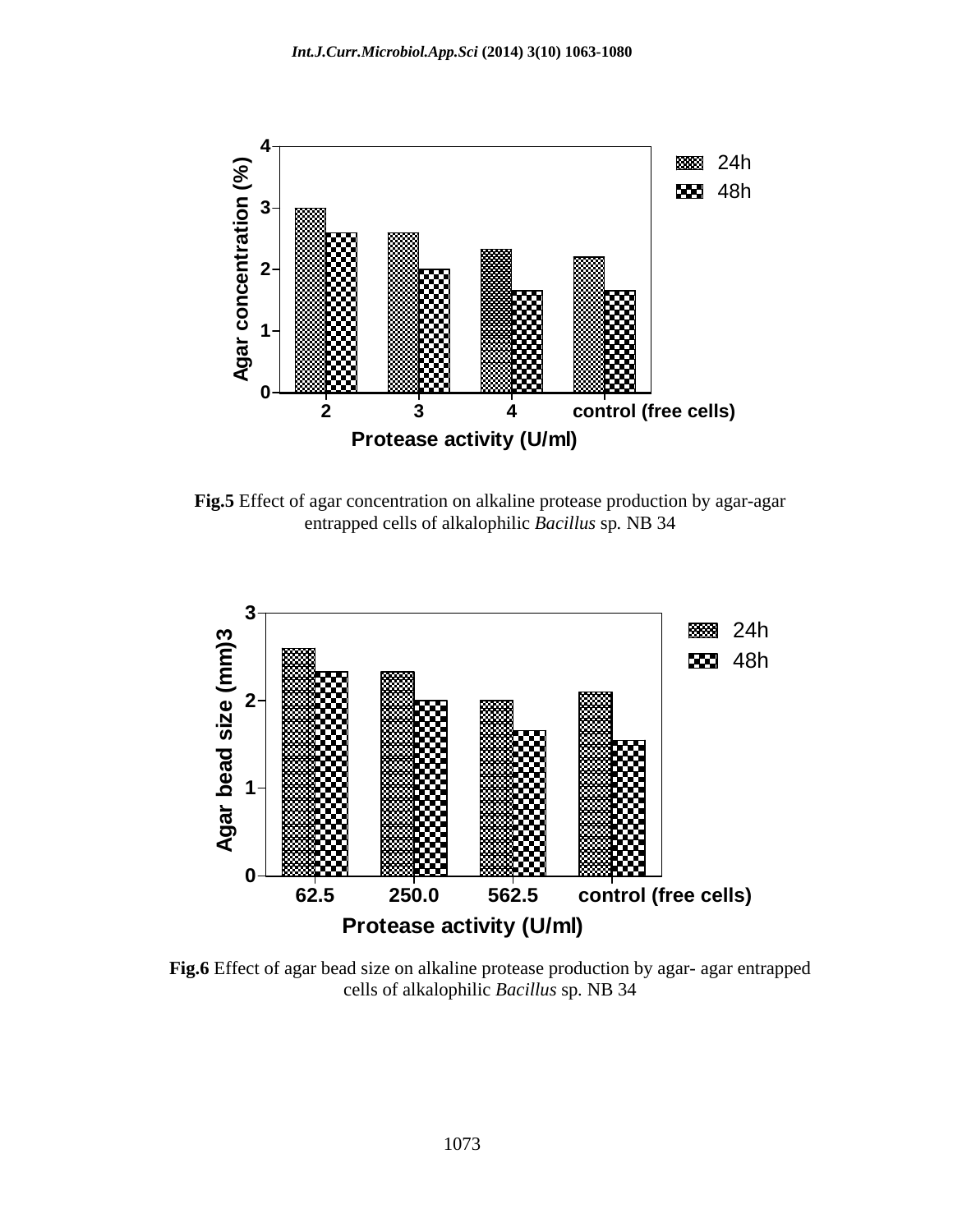

**Fig.7** Effect of inoculum size on alkaline protease production by agar-agar entrapped cells of alkalophilic *Bacillus sp.* NB 34



**Fig.8** Alkaline protease production in repeated batch cultivation by agar agar entrapped cells of alkalophilic *Bacillus* sp*.* NB 34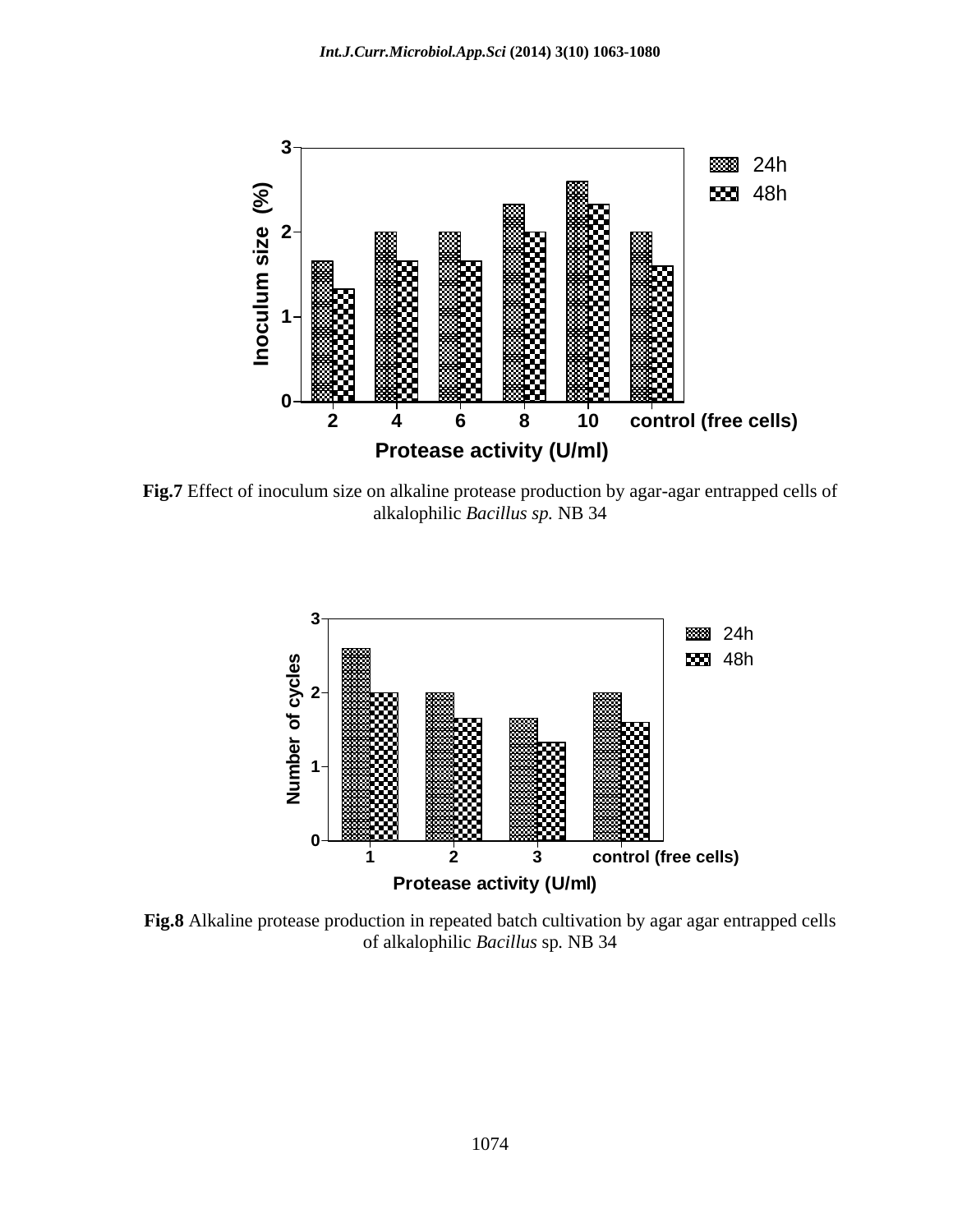

**Fig.9** Effect of column length on alkaline protease production by agar agar entrapped cells of alkalophilic *Bacaillus* sp*.* NB34 in sem continuous process



**Fig.10** Effect of flow rate on alkaline protease production by agar agar entrapped cells of alkalophilic *Bacillus* sp*.* NB34 in semi continuous process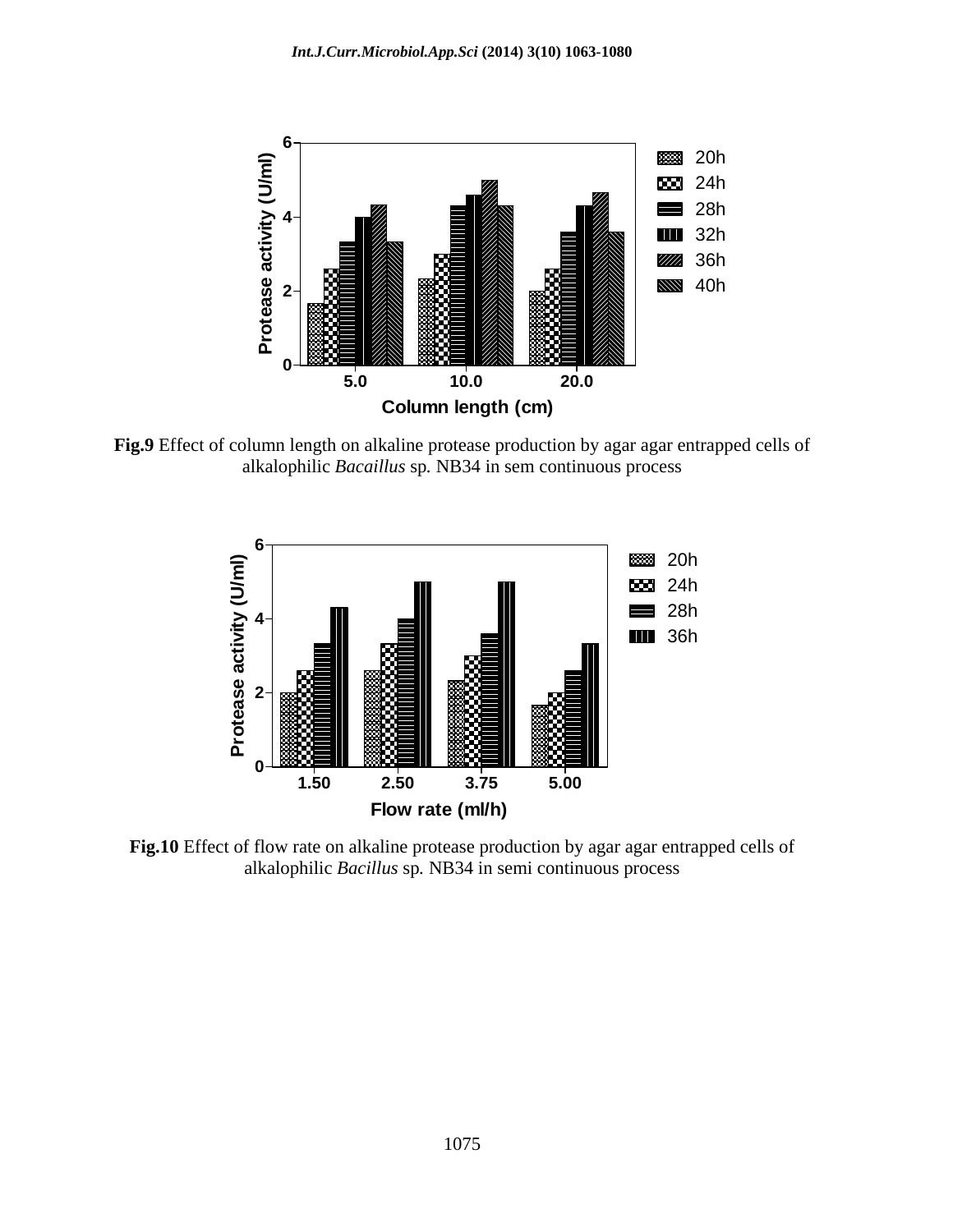

**Initial cell count =320\*106 cfu/ml Fig.11** Effect of different concentration of activated charcoal on adsorption of alkalophilic *Bacillus* sp*.* NB 34 cells



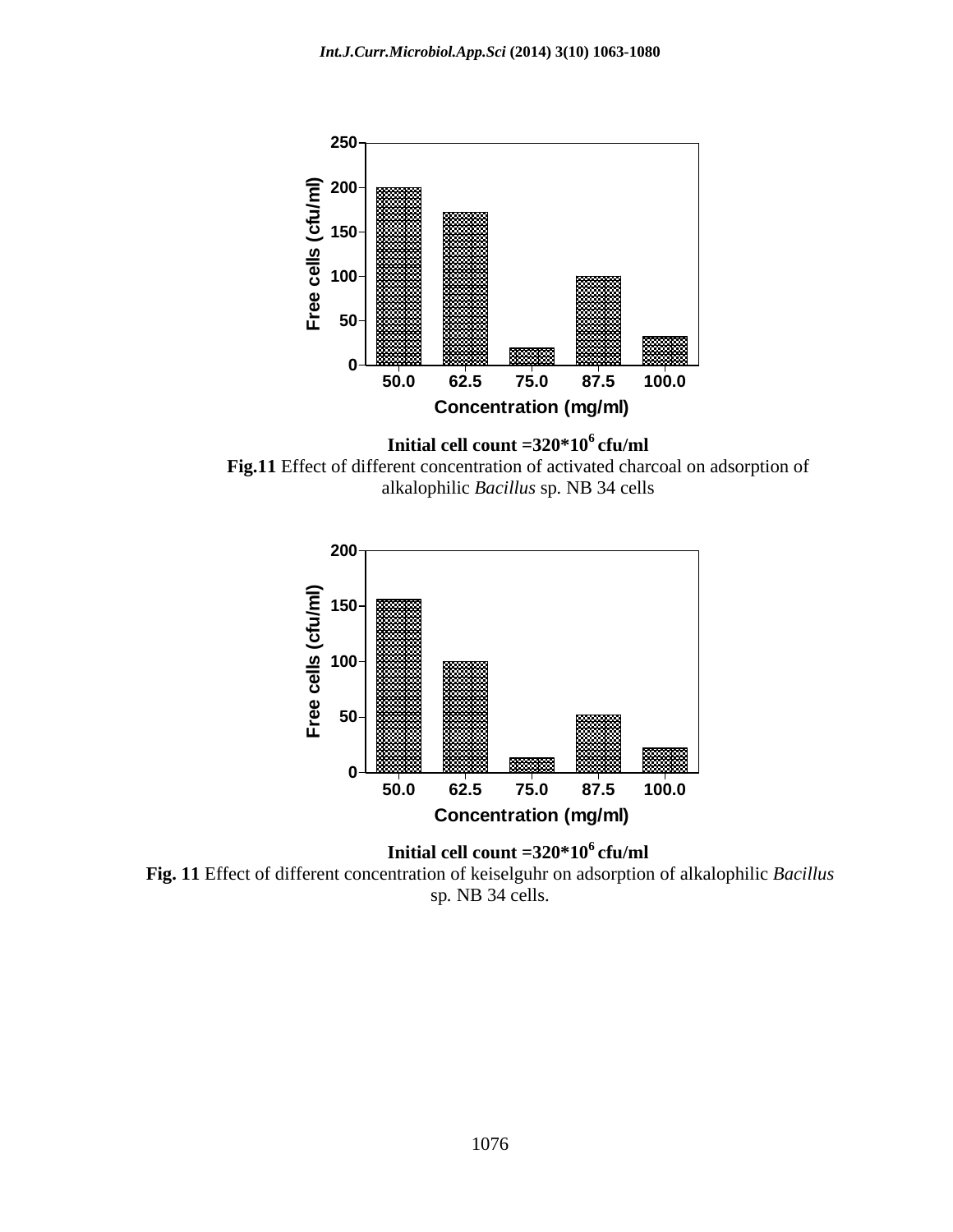

**Fig.13** Effect of inoculums size on alkaline protease production by alkalophilic *Bacillus* sp*.* NB34 strain adsorbed on activated charcoal



**Fig.14** Effect of inoculums size on alkaline protease production by alkalophilic *Bacillus* sp*.* NB34 strain adsorbed on keiselguhr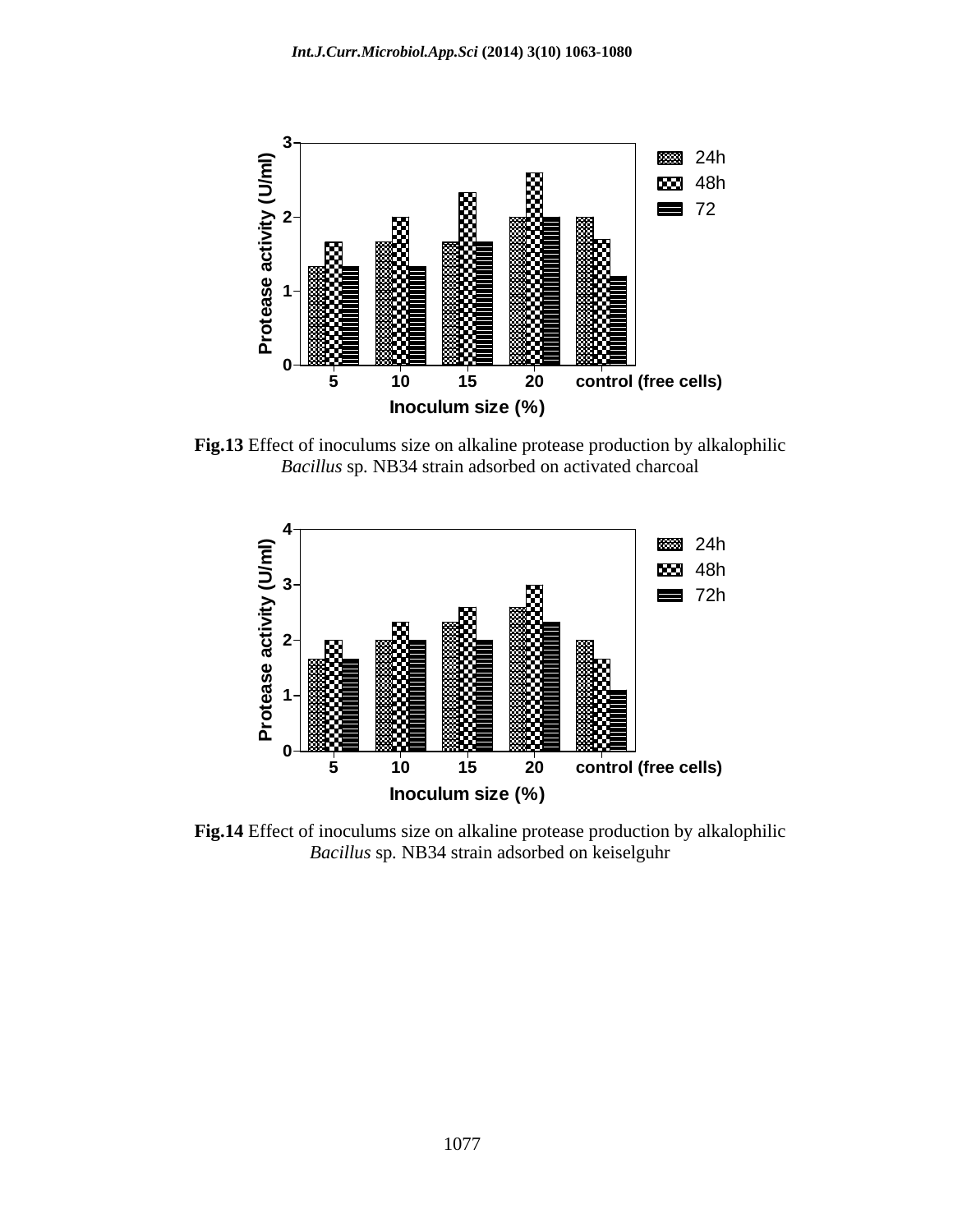

**Fig.A** SEM observation of free cells of Alkalophilic *Bacillus* sp*.* NB34 (X 8000) 1µm



**Fig.B** SEM observation of alginate entrapped cells of Alkalophilic *Bacillus* sp*.* NB34  $(X 7500)$  1 $\mu$ m



**Fig.C** SEM observation of agar entrapped cells of Alkalophilic *Bacillus* sp. NB34 (X 8000) 1µm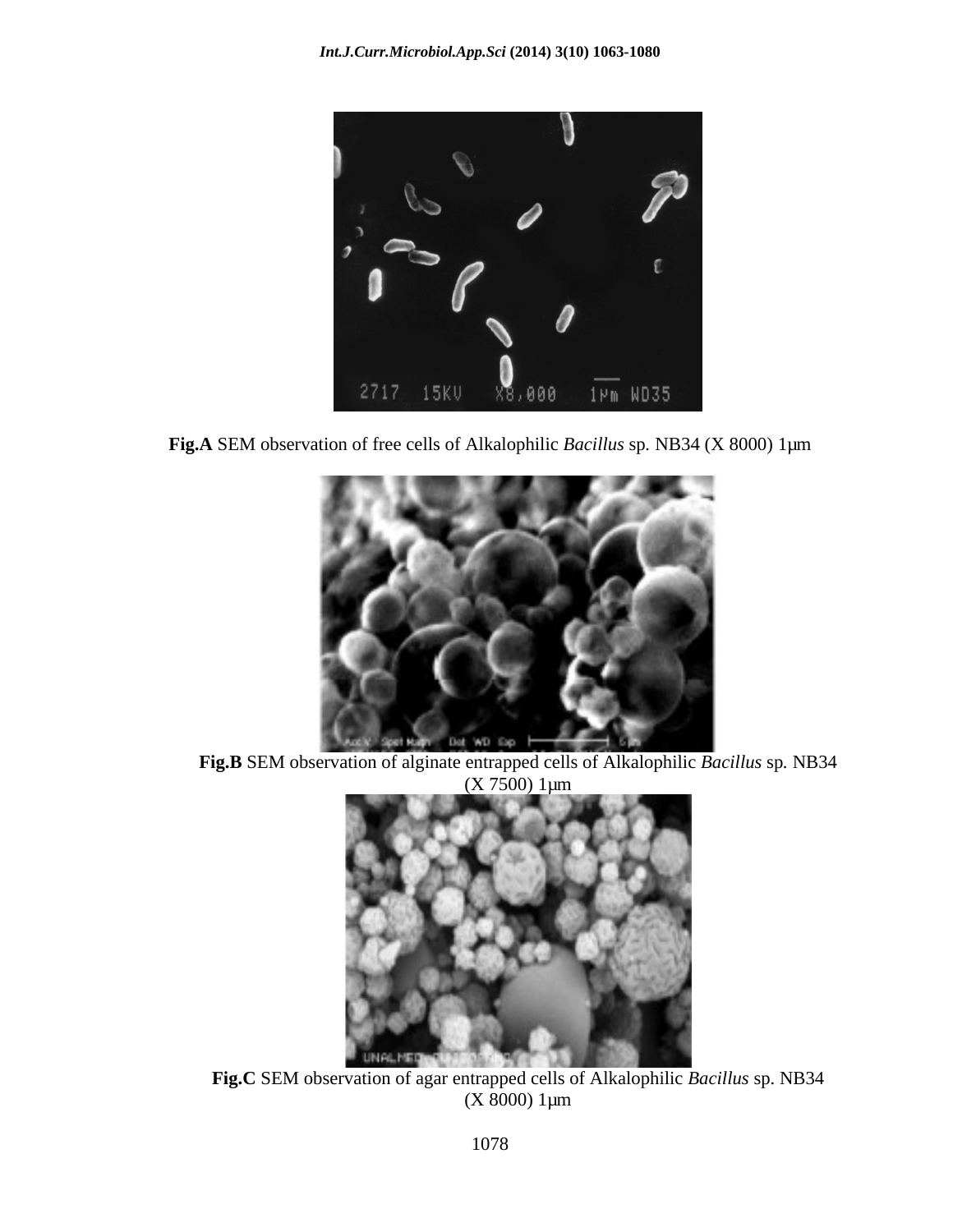In both cases the maximum production was given at 48 h of incubation and the E.2003 Analysis of the behavior of enzyme production was in same range at Dicytostellum disciedium in immobilized enzyme production was in same range at that of free cells. Similarly, Mishra (2007) reported 20% inoculum size as optimum for protease production by *Bacillus circulans* adsorbed on activated charcoal and keiselguhr. However, in this case, the adsorbed cells could give better production than free cells N., Gupta. N. 2014a. An overview of

In scanning electron microscopy, free cells  $A_{1}$ , Gupta. N.2014b. A manuanument were seen to be typical cells of Bacilli. from Bacillus nealsonii PN-11: Statistical<br>(Fig. A) The internal structure of calcium optimization of production and (Fig. A). The internal structure of calcium optimization of production and alginate and agar  $-\text{agar}$  beads in the presence of immobilized alkalophilic *Bacillus* sp NB34 was studied under a scanning electron microscope. It was N.2014c Purification and observed from the SEM photographic Characterization of an Alkaliobserved from the SEM photographic<br>plates that the cells were randomly thermostable Bdistributed in alginate and agar beads (Fig. and The nealsonii PN-11 and Its Application In B and C). The region in the periphery of Manno-oligosaccharides Preparation the beads appeared to be more densely packed as compared to the central region<br>
due to higher growth rate aiming to better<br>
Chauhan, PS., Sharma, P., N, Gupta., N, due to higher growth rate aiming to better the supply of nutrients. In literature, SEM Puri.2014d A Process for Reduction in of alginate entrapped cells is available showing similar observation of random cell distribution (Beshay, 2003 and Beshay

- Adinarayana, K., Jyothi, B., and Ellaiah. P. with immobilized cells of *Bacillus subtilus* PE-11 in various matrices by
- Ahmed, S.A.,Saleh, S.A. and Abdel-Fattah, licheniformis ATCC 21415 Alkaline (3): 313-322. *Pseudomonas Mutant* for protease
- Beshay, U., friehs, K., Azzam, AE., Flaschel, E.2003 Analysis of thee behavior of Dicytostellum disciedium in immobilized state by means of continous cultivation. Bioprocess Biosyst. Eng.26:117-112.
- Beshay, U.and Moreira. A.2003 Repeated batch production of alkaline protease by using porous sintered glass as carriers. Process Biochem.38(10):1463-1469.
- **Scanning electron microscopy** mannanases.Int J Pharma Bio Sci 5 (1): Chauhan, PS., George, N., Sondhi, S., Puri, N., Gupta. N.2014a. An overview of purification strategies for microbial 176-192.
	- Chauhan, PS., Soni, SK., Sharma, P., Saini, A., Gupta. N.2014b. A mannanase from Bacillus nealsonii PN-11: Statistical optimization of production and application in biobleaching of pulp in combination with xylanase. Int J Pharma Bio Sci 5 (1): 237-251.
	- Chauhan, PS., Sharma, P., Puri, N., Gupta, N.2014c Purification and Characterization of an Alkali- Thermostable  $\beta$ -Mannanase fromBacillus nealsonii PN-11 and Its Application In Manno-oligosaccharides Preparation Having Prebiotic Potential Eur Food Res Technol 238 (6) 927-936.
	- Chauhan, PS., Sharma, P., Puri.2014d A Process for Reduction in Viscosity of Coffee Extract by Enzymatic Hydrolysis of Mannan. Bioproc and Biosyst Eng, 37 (7): 1459-67.
- and Moreira, 2003).<br>
N.2012 Mannanases: microbial sources, **References** biotechnological applications. Appl Chauhan, PS.,Puri, N., Sharma, P., Gupta. production, properties and potential biotechnological applications. Appl Microbiol Biotechnol 93 (5): 1817-1830.
	- 2005. Production of alkaline protease thermostable protease from an with immobilized cells of *Bacillus* alkalophilic bacterium : Production, entrapment technique. AAPS Pharm Sci Cheema, B.S. 2008 Studies on alkaline thermostable protease from an alkalophilic bacterium : Production, Characterization and application. M.Sc Thesis, Panjab University, Chandigarh.
	- Tech 6, (3): 91-97. Djamel, C., Ali, T., and Nelly, C. 2009 Acid A.F. 2007. Stabillization of Bacillus of *penicillium.* European J. Sci Res. 25 Protease Production by Isolated Species (3): 469-477.
	- Protease by immobilization and Dutta, J.R. and Banerjee R.2006 Isolation Modification; J. Basic and Appl. Sci. 1, and characterization of a newly isolated Dutta, J.R. and Banerjee R.2006 Isolation